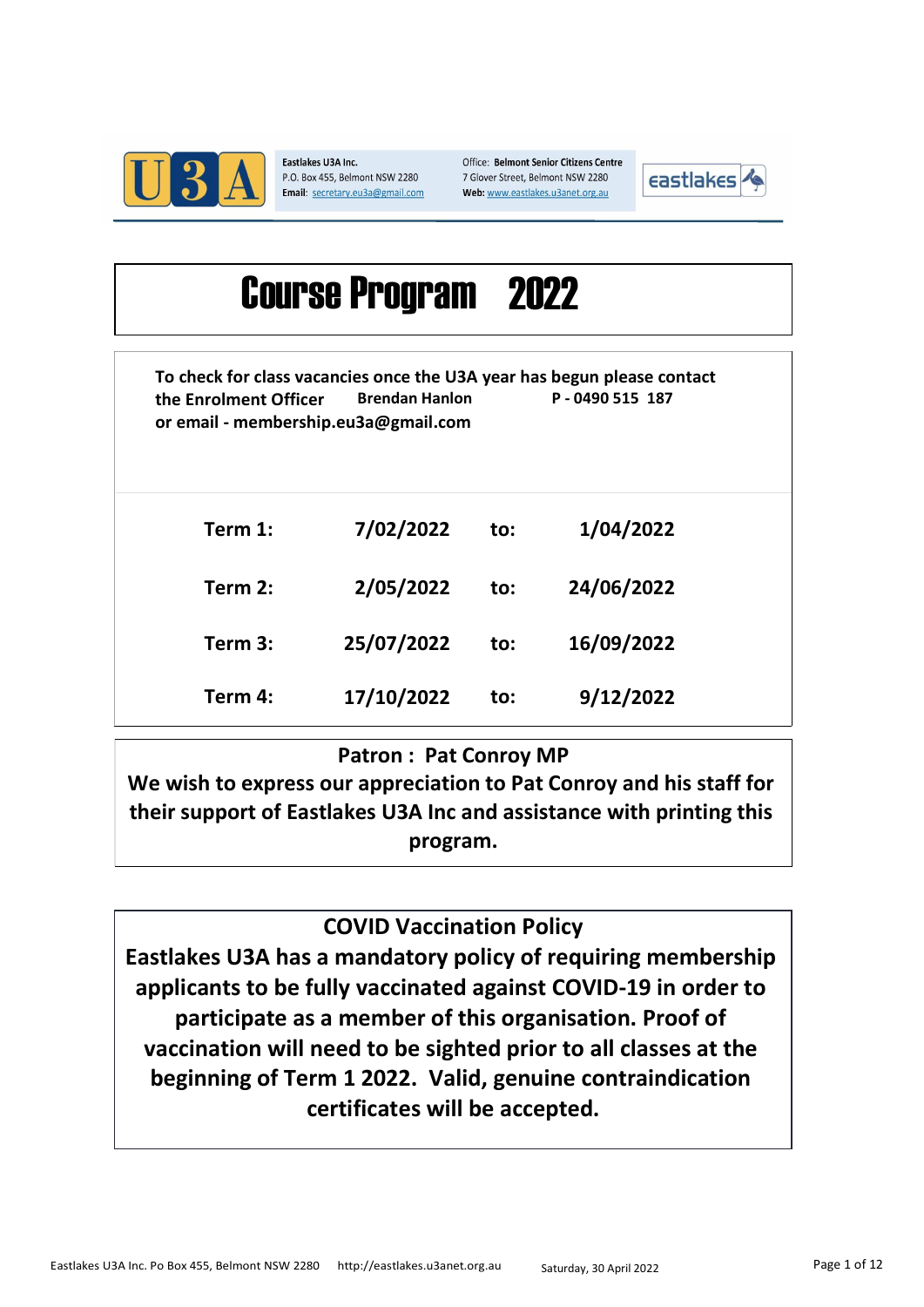#### COVID-19

We adhere to all government requirements to ensure the safety of our members. This includes being fully vaccinated and may include reduced class sizes and a cleaning regime for class participants.

#### Membership

Membership fees must be paid **before** you can be enrolled in any classes. Payment details are on the last page of the program. The fees cover the running costs of the Association and provide insurance cover whilst participating in any Eastlakes U3A activities. When paying your membership fees at the Newcastle Permanent please include your name and the word "fees". (E.g. Ron Joyce Fees). This year the maximum number of classes you may enrol in is capped at 5 because of the impact of COVID.

#### Enrolling and class limits

Enrolments commence in November. Many classes are extremely popular, but all have a maximum number of participants. Consequently, we need to be fair in allocating places. The Enrolment Officer is the only person who can allocate these places and maintain the waiting list.

#### Enrolling after term has commenced

Please check the website for class vacancies and new classes before contacting the Enrolment Officer at membership.eu3a@gmail.com or 0490 515 187.

#### Class attendance

Please only enrol in classes you can attend. Inform the Course Leader or Course Clerk if you will be absent or wish to discontinue the class. If you are absent without notification for 2 classes your place will be allocated to the next person on the waiting list.

#### Course Contribution Payments

We try to keep costs to a minimum however in some courses there may be additional costs for specific materials or venue hire. These are listed in the program.

#### Name badges

Eastlakes U3A magnetic badges may be purchased from Impact Trophies, 6/468 Pacific Highway, Belmont. Please wear a name badge to class and at Eastlakes U3A functions to help us get to know each other better.

#### Privacy policy

Eastlakes U3A collects personal information to enable the efficient delivery of its services and is managed solely by us. No data will be provided to third parties. Members may opt not to provide full details, however this may prevent the full delivery of services.

#### Term dates

Courses are for the full year unless stated otherwise. Term dates are on the front cover of this program.

#### Indemnity statement

In voluntarily participating in an exercise or physical activity I am aware that this could expose me to the risk of injury or other medical consequences. By joining the class I accept this risk and thereby indemnify the leader and Eastlakes U3A to the extent permitted by the law.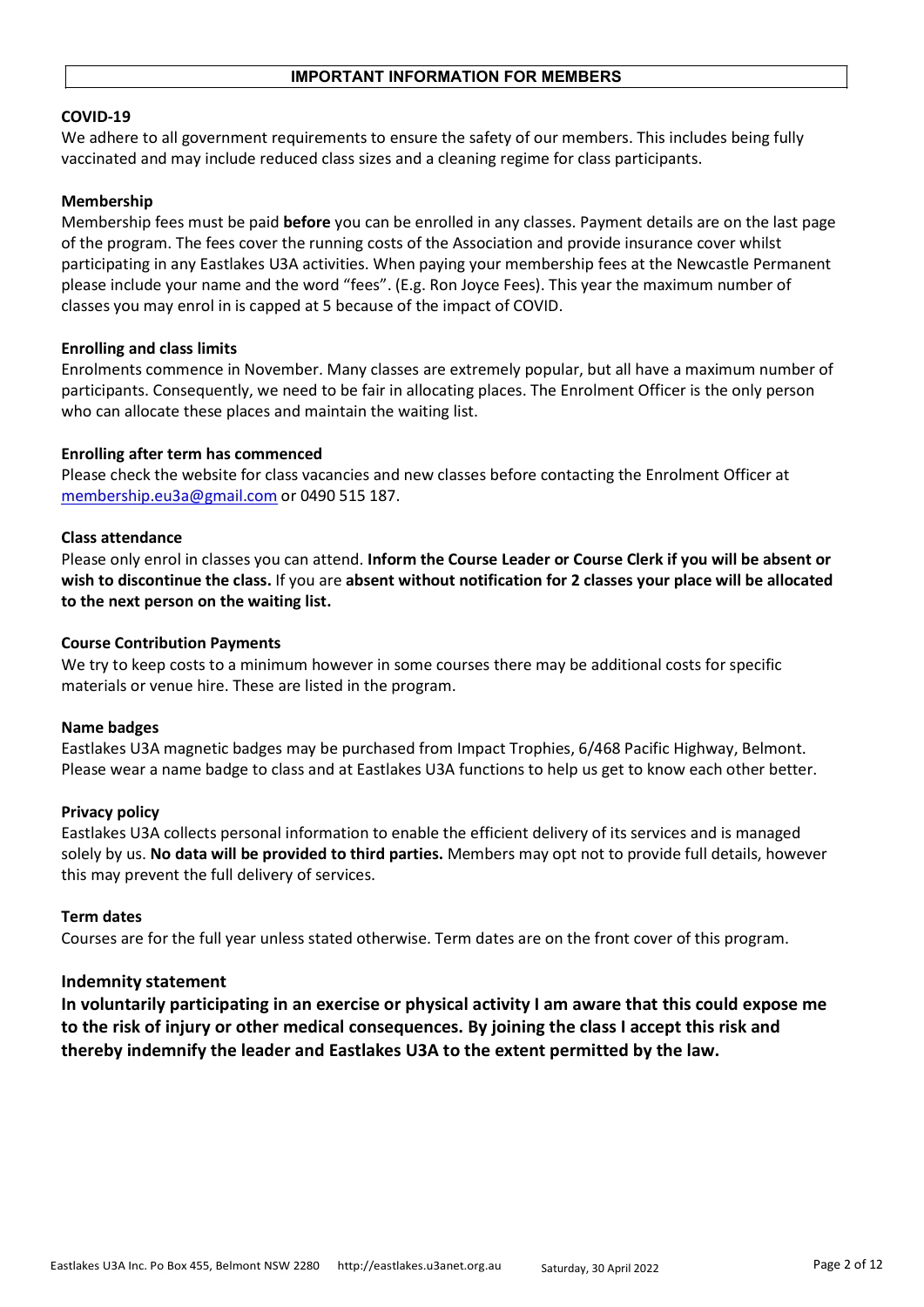## Eastlakes U3A Program for 2022

|                          |                                      | 101 Total Body Stretch / Dancercise 1            |           |                                 | <b>KC Dance Headquarters</b>                                                                                                                                                                                                                                                        |              | Marks St, Belmont             |                                  |
|--------------------------|--------------------------------------|--------------------------------------------------|-----------|---------------------------------|-------------------------------------------------------------------------------------------------------------------------------------------------------------------------------------------------------------------------------------------------------------------------------------|--------------|-------------------------------|----------------------------------|
| <b>Monday</b><br>Leader: | Colleen                              | Dates 7/02/2022                                  | P:        | To: $9/12/2022$<br>0402 066 869 | Time: 8:00 AM                                                                                                                                                                                                                                                                       | To 9:30 AM   | Limit:                        | 20                               |
|                          |                                      |                                                  |           |                                 | Stretches for the whole body - standing, kneeling, sitting, lying down followed by Zumba Gold dancercise routines.                                                                                                                                                                  |              |                               |                                  |
|                          | 103 Advanced Tai Chi                 |                                                  |           |                                 | <b>Belmont Senior Citizens Hall</b>                                                                                                                                                                                                                                                 |              | 7 Glover St, Belmont          |                                  |
| <b>Monday</b><br>Leader: | Mary                                 | Dates 7/02/2022                                  | P:        | To: 5/12/2022                   | Time: 9:00 AM                                                                                                                                                                                                                                                                       | To 10:30 AM  | Limit:                        | 30                               |
|                          | clothes, flat shoes and bring water. |                                                  |           |                                 | This advanced class is for members who have done a beginner's class and have some knowledge of Tai Chi. Tai Chi offers an<br>opportunity to experience ways to improve one's balance, strength, memory, physical abilities and energy flow. Wear comfortable                        |              |                               |                                  |
| 105 Sculpture            |                                      |                                                  |           |                                 | 100 Warners Bay Road                                                                                                                                                                                                                                                                |              | <b>Warners Bay</b>            |                                  |
| <b>Monday</b><br>Leader: | Paul                                 | Dates 7/02/2022                                  | P:        | To: $5/12/2022$<br>49 467 251   | Time: 9:00 AM                                                                                                                                                                                                                                                                       | To 11:00 AM  | Limit:                        | 9                                |
|                          |                                      |                                                  |           |                                 | This course will teach you the techniques used to shape Hebel blocks into all manner of finished products. There is plenty of stimulus<br>material available for you to consider or just start with your own imagination. Hebel blocks available (\$6-13) and basic tools supplied. |              |                               |                                  |
|                          |                                      | 107 Beginner Tap Dance For Fun and Fitness       |           |                                 | <b>KC Dance Headquarters</b>                                                                                                                                                                                                                                                        |              | Marks St, Belmont             |                                  |
| Monday<br>Leader:        | Colleen                              | Dates 7/02/2022                                  | P:        | To: $5/12/2022$<br>0402 066 869 | Time: 9:30 AM                                                                                                                                                                                                                                                                       | To 10:30 AM  | Limit:                        | 20                               |
|                          |                                      |                                                  |           |                                 | Improve your mind/body coordination, balance and flexibility learning a new activity. Designed for the new tapper - you will learn<br>basic tap steps and combinations in a supportive environment. Please bring tap shoes and bottle of water.                                     |              |                               |                                  |
|                          | 110 Introduction to Lawn Bowls       |                                                  |           |                                 | Valentine Bowling Club                                                                                                                                                                                                                                                              |              | 17a Valentine Cres, Valentine |                                  |
| <b>Monday</b><br>Leader: | Kel                                  | Dates 17/10/2022 To: 21/11/2022                  | P:        | 417 291 100                     | Time: 10:00 AM To 12:00 PM                                                                                                                                                                                                                                                          |              | Limit:                        | 20<br>Term 4 - 6 Weeks only      |
|                          |                                      |                                                  |           |                                 | Relaxed introduction to the etiquette, theory and practical application of lawn bowls.                                                                                                                                                                                              |              |                               |                                  |
|                          | 111 Monday Book Club                 |                                                  |           |                                 |                                                                                                                                                                                                                                                                                     | <b>EMAIL</b> |                               |                                  |
| <b>Monday</b><br>Leader: | Winsome                              | Dates 7/02/2022                                  | To:<br>P: | 5/12/2022<br>49 454 336         | Time: 10:00 AM To 11:30 AM                                                                                                                                                                                                                                                          |              | Limit:                        | 12<br>Last Monday of every month |
|                          |                                      | face, we email our comments and suggestions.     |           |                                 | We discuss a wide range of books as chosen by the group. We also include plays, movies and TV programs. If unable to meet face-to-                                                                                                                                                  |              |                               |                                  |
| 113 Drawing              |                                      |                                                  |           |                                 | All Saints Anglican Church Hall                                                                                                                                                                                                                                                     |              | Church Street, Belmont        |                                  |
| <b>Monday</b><br>Leader: | Jen                                  | Dates 7/02/2022                                  | P:        | To: $5/12/2022$<br>49 459 625   | Time: 10:00 AM To 12:00 PM                                                                                                                                                                                                                                                          |              | Limit:                        | 20                               |
|                          |                                      |                                                  |           |                                 | In this class you will explore drawing still life subjects - portraits, objects, animals and landscapes using pencil, pen and ink.                                                                                                                                                  |              |                               |                                  |
|                          |                                      | 115 Tap Dancing For Fun and Fitness 2 (Advanced) |           |                                 | <b>KC Dance Headquarters</b>                                                                                                                                                                                                                                                        |              | Marks St, Belmont             |                                  |
| <b>Monday</b><br>Leader: | Colleen                              | Dates 7/02/2022                                  | P:        | To: $5/12/2022$<br>0402 066 869 | Time: 10:30 AM To 11:30 AM                                                                                                                                                                                                                                                          |              | Limit:                        | 20                               |
|                          | tap shoes and bottle of water.       |                                                  |           |                                 | This is not a beginner class. We will revise basic steps and combinations, 2021 routines and learn exciting new routines. Please bring                                                                                                                                              |              |                               |                                  |
|                          | 117 Social Chess - All welcome       |                                                  |           |                                 | <b>Belmont Senior Citizens Hall</b>                                                                                                                                                                                                                                                 |              | 7 Glover St, Belmont          |                                  |
| <b>Monday</b><br>Leader: | David                                | Dates 7/03/2022                                  | P:        | To: 5/12/2022<br>0413 996 369   | Time: 11:00 AM To 1:00 PM                                                                                                                                                                                                                                                           |              | Limit:                        | 20<br><b>Starts March 7</b>      |
|                          |                                      |                                                  |           |                                 | Social games with term and end of year competitions using EU3A chess sets and clocks. Separate sessions for beginners covering<br>fundamentals of the game, including: the Board, Pawns and Pieces, Rules, Openings, Mid and End game Strategies, Tactics and Traps.                |              |                               |                                  |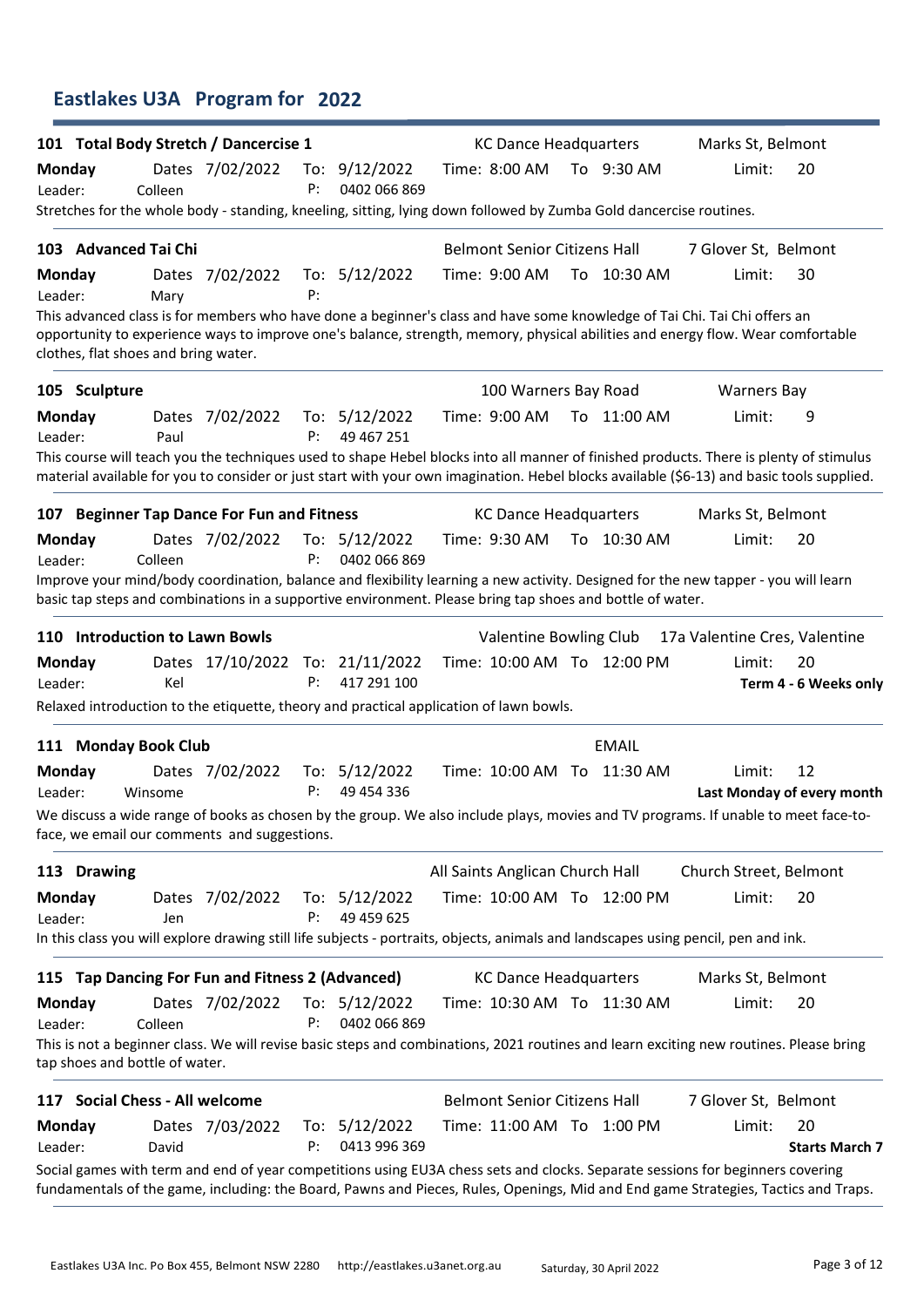|                          |              | Eastlakes U3A Program for 2022                |    |                                                                                                 |                                      |                            |                                                                                                                                                                                                                                                                                                                                                                                                                    |                          |
|--------------------------|--------------|-----------------------------------------------|----|-------------------------------------------------------------------------------------------------|--------------------------------------|----------------------------|--------------------------------------------------------------------------------------------------------------------------------------------------------------------------------------------------------------------------------------------------------------------------------------------------------------------------------------------------------------------------------------------------------------------|--------------------------|
|                          |              | 119 Beginner Bellydance For Fun and Fitness   |    |                                                                                                 | <b>KC Dance Headquarters</b>         |                            | Marks St, Belmont                                                                                                                                                                                                                                                                                                                                                                                                  |                          |
| <b>Monday</b><br>Leader: | Colleen      | Dates 7/02/2022                               | P: | To: $5/12/2022$<br>0402 066 869                                                                 |                                      | Time: 11:30 AM To 12:30 PM | Limit:<br>You will learn gentle feminine Bellydance moves with the upper and lower body and build them into simple routines using veils, zills,                                                                                                                                                                                                                                                                    | 20                       |
|                          |              |                                               |    | canes and wings. Please bring a shimmy belt and bottle of water.                                |                                      |                            |                                                                                                                                                                                                                                                                                                                                                                                                                    |                          |
| 121 Mahjong 1            |              |                                               |    |                                                                                                 | Valentine Bowling Club               |                            | 17a Valentine Cres, Valentine                                                                                                                                                                                                                                                                                                                                                                                      |                          |
| <b>Monday</b><br>Leader: | Jeanette     | Dates 7/02/2022                               | P: | To: $5/12/2022$<br>0402 380 869                                                                 |                                      | Time: 12:00 PM To 1:30 PM  | Limit:                                                                                                                                                                                                                                                                                                                                                                                                             | 20                       |
|                          |              |                                               |    | supplied but if you have your own set, you are very welcome to use it.                          |                                      |                            | We play the Western version of Mahjong, which is a very engrossing tile based game that was developed in China during the 19th<br>Century. While it is a strategic game which keeps your mind very active, the focus is on fun and friendships. This class is suitable for<br>both beginners and experienced players. For organisational purposes, please arrive 5 minutes before the start time. Mahjong sets are |                          |
|                          |              | 123 American Tribal Style Bellydance          |    |                                                                                                 | <b>KC Dance Headquarters</b>         |                            | Marks St, Belmont                                                                                                                                                                                                                                                                                                                                                                                                  |                          |
| <b>Monday</b><br>Leader: | Colleen      | Dates 7/02/2022                               | P: | To: $5/12/2022$<br>0402 066 869                                                                 | Time: 1:00 PM                        | To 2:00 PM                 | Limit:                                                                                                                                                                                                                                                                                                                                                                                                             | 20                       |
|                          |              |                                               |    |                                                                                                 |                                      |                            | This style includes both improvisation and choreography. You learn a routine of steps and body cues to slow and fast music that<br>enable you to follow a leader - an exciting experience. Please wear comfortable clothes - a long full skirt if you have one.                                                                                                                                                    |                          |
| 125 Womens History       |              |                                               |    |                                                                                                 | <b>Belmont Library Meeting Room</b>  |                            | Ernest St Belmont                                                                                                                                                                                                                                                                                                                                                                                                  |                          |
| <b>Monday</b><br>Leader: | Loraine      | Dates 7/02/2022                               | P: | To: $5/12/2022$<br>40 233 085                                                                   | Time: 1:00 PM                        | To 2:30 PM                 | Limit:                                                                                                                                                                                                                                                                                                                                                                                                             | 16                       |
| open mind and curiosity. |              |                                               |    |                                                                                                 |                                      |                            | Discussions about women of various cultures through the ages, covering female worship, gay issues and famous women. Bring an                                                                                                                                                                                                                                                                                       |                          |
| 127 Aquarobics 1         |              |                                               |    |                                                                                                 |                                      | Valentine Pool             | St Johns Drive, Croudace Bay                                                                                                                                                                                                                                                                                                                                                                                       |                          |
| <b>Monday</b><br>Leader: | Lee Anne     | Dates 17/10/2022 To: 5/12/2022                | P: | 49 447 937                                                                                      | Time: 1:00 PM                        | To 1:45 PM                 | Limit:                                                                                                                                                                                                                                                                                                                                                                                                             | 30<br>Term 4 only        |
|                          |              |                                               |    | the Leader at the Week 1 lesson to ensure your place in the class. Bring a pool noodle.         |                                      |                            | A 45 minute water based exercise class for men and women catering to all fitness levels, as you are able to exercise at your own pace.<br>An additional fee of \$20 PER TERM is required from class members to help offset the high cost of venue hire. This fee must be paid to                                                                                                                                   |                          |
| 129 Table Tennis 1       |              |                                               |    |                                                                                                 | <b>Belmont Senior Citizens Hall</b>  |                            | 7 Glover St, Belmont                                                                                                                                                                                                                                                                                                                                                                                               |                          |
| <b>Monday</b><br>Leader: | Barbara      | Dates 7/03/2022                               | P: | To: $5/12/2022$<br>49 720 548                                                                   | Time: 1:30 PM                        | To 3:00 PM                 | Limit:                                                                                                                                                                                                                                                                                                                                                                                                             | 26                       |
|                          |              |                                               |    | Be aware that this involves quick movement from side to side as well as forwards and backwards. |                                      |                            | Exercise and fun at the same time. Spatial awareness essential for this fast moving game. Please bring your own bat and a smile.                                                                                                                                                                                                                                                                                   |                          |
|                          |              | 131 Middle Eastern Dancing - Cabaret Style    |    |                                                                                                 | <b>KC Dance Headquarters</b>         |                            | Marks St, Belmont                                                                                                                                                                                                                                                                                                                                                                                                  |                          |
| Monday<br>Leader:        | Colleen      | Dates 7/02/2022                               | P: | To: 5/12/2022<br>0402 066 869                                                                   | Time: 2:00 PM                        | To 3:15 PM                 | Limit:                                                                                                                                                                                                                                                                                                                                                                                                             | 20                       |
|                          |              |                                               |    |                                                                                                 |                                      |                            | You will learn choreographies encompassing a variety of Egyptian folk styles using veils, canes, zills, wings, fanveils and tambourines -<br>a lovely feminine way to exercise. Wear comfortable clothes - long flowing skirt and shimmy belt and bring bottle of water.                                                                                                                                           |                          |
|                          |              | 133 Introduction to Researching Your Ancestry |    |                                                                                                 | <b>Belmont SCC Hall Meeting Room</b> |                            | 7 Glover St, Belmont                                                                                                                                                                                                                                                                                                                                                                                               |                          |
| <b>Monday</b><br>Leader: | <b>Brian</b> | Dates 25/07/2022 To: 12/09/2022               | P: | 49 721 547                                                                                      |                                      | Time: 11:00 AM To 12:30 PM | Limit:                                                                                                                                                                                                                                                                                                                                                                                                             | 10<br><b>Term 3 ONLY</b> |
|                          |              |                                               |    | as Ancestry, MyHeritage, FindMyPast and ScotlandsPeople, and getting help.                      |                                      |                            | The course covers where to begin your research, basic genealogy, interviewing and planning your research including computer based<br>software, commonly used records, free internet assistance (FamilySearch), searching online and offline records, online resources such                                                                                                                                         |                          |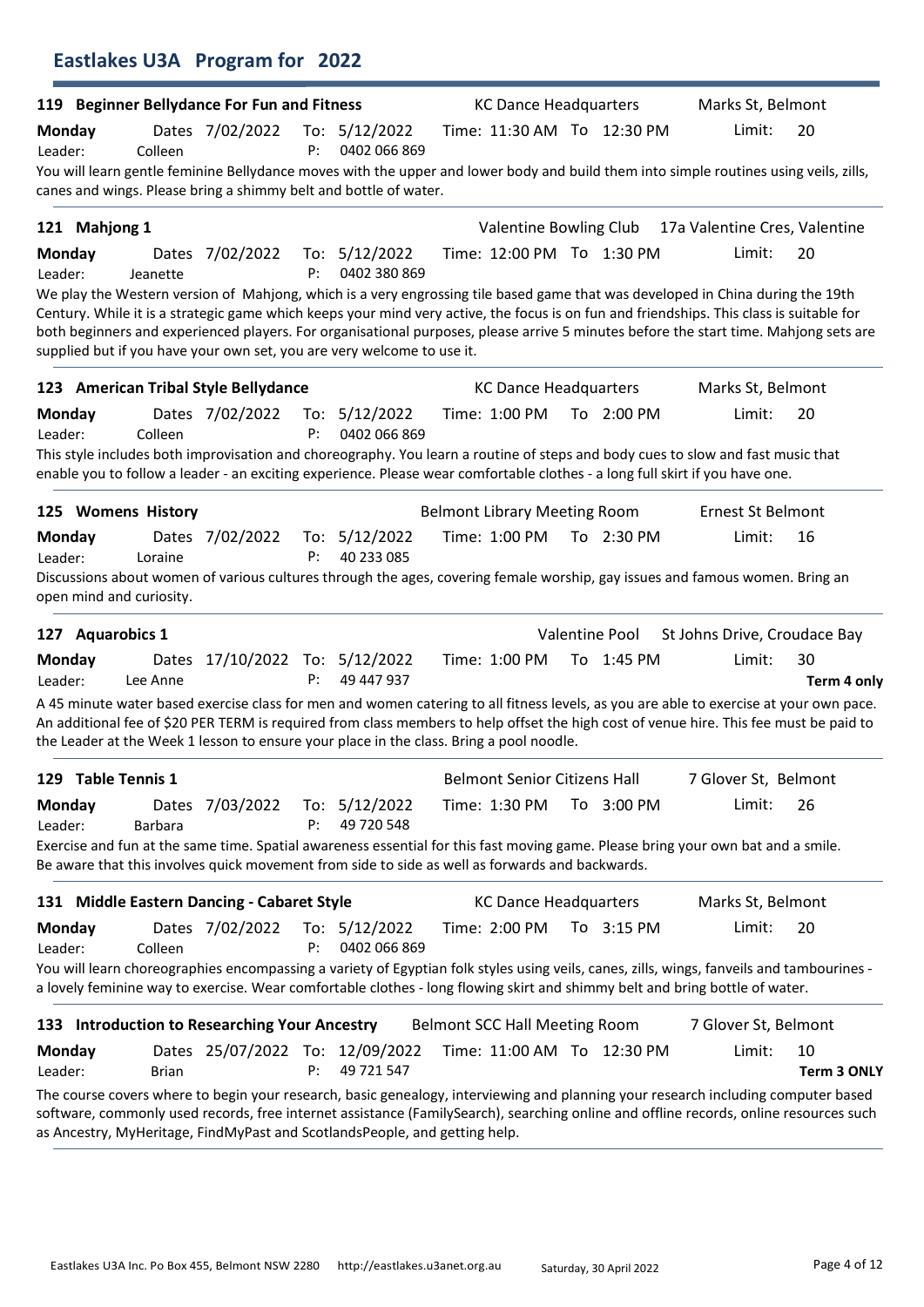|                                |          | <b>Eastlakes U3A Program for 2022</b>       |           |                                                                                                                                                                                                             |                                                      |                            |                                                                                                                                                                                                                                                                                                                                                                                                                        |                            |
|--------------------------------|----------|---------------------------------------------|-----------|-------------------------------------------------------------------------------------------------------------------------------------------------------------------------------------------------------------|------------------------------------------------------|----------------------------|------------------------------------------------------------------------------------------------------------------------------------------------------------------------------------------------------------------------------------------------------------------------------------------------------------------------------------------------------------------------------------------------------------------------|----------------------------|
|                                |          | 201 Total Body Stretch / Dancercise 1       |           |                                                                                                                                                                                                             | <b>KC Dance Headquarters</b>                         |                            | Marks St, Belmont                                                                                                                                                                                                                                                                                                                                                                                                      |                            |
| Tuesday<br>Leader:             | Colleen  | Dates 8/02/2022                             | To:<br>P: | 6/12/2022<br>0402 066 869<br>Stretches for the whole body - standing, kneeling, sitting, lying down followed by Zumba Gold dancercise routines.                                                             | Time: 8:00 AM                                        | To 9:30 AM                 | Limit:                                                                                                                                                                                                                                                                                                                                                                                                                 | 20                         |
| 203 Balance & Bones 1          |          |                                             |           |                                                                                                                                                                                                             |                                                      |                            |                                                                                                                                                                                                                                                                                                                                                                                                                        |                            |
| Tuesday                        |          | Dates 8/02/2022                             |           | To: 6/12/2022                                                                                                                                                                                               | <b>Belmont Senior Citizens Hall</b><br>Time: 8:15 AM | To 9:00 AM                 | 7 Glover St, Belmont<br>Limit:                                                                                                                                                                                                                                                                                                                                                                                         | 23                         |
| Leader:                        | Di       |                                             | P:        | 0408 439 547                                                                                                                                                                                                |                                                      |                            |                                                                                                                                                                                                                                                                                                                                                                                                                        |                            |
|                                |          |                                             |           |                                                                                                                                                                                                             |                                                      |                            | A fun, gentle exercise program to improve balance, flexibility, co-ordination and increase bone strength. You will need to bring light<br>weights (half to one kilogram according to your preference) and a ball (approximately 10-15 centimetres in diameter). All exercises<br>are done either standing or sitting. If you have health concerns, please check with your GP before undertaking this exercise program. |                            |
| 207 Talk Italian (Beginners)   |          |                                             |           |                                                                                                                                                                                                             | Swansea Centre - Ocean Rm 1                          |                            | 228 Pacific Hwy, Swansea                                                                                                                                                                                                                                                                                                                                                                                               |                            |
| Tuesday                        |          | Dates 8/02/2022                             |           | To: 6/12/2022                                                                                                                                                                                               | Time: 9:00 AM                                        | To 10:30 AM                | Limit:                                                                                                                                                                                                                                                                                                                                                                                                                 | 15                         |
| Leader:                        | Michael  |                                             | P:        | possible. We will use the Google Classroom. Don't worry, assistance will be available for this!<br>A textbook will also be supplied by the leader at a cost of about \$20 (depending on the exchange rate). |                                                      |                            | This is a Full year course designed for the entry level beginners. The focus is on Italian grammar/pronunciation/vocabulary in<br>preparation for beginning the spoken language as soon as possible. Homework will be essential so we can get speaking as soon as                                                                                                                                                      |                            |
| 209 Tuesday Book Club          |          |                                             |           |                                                                                                                                                                                                             |                                                      | Redhead Library            | Hutchinson St, Redhead                                                                                                                                                                                                                                                                                                                                                                                                 |                            |
| Tuesday<br>Leader:             | Libby    | Dates 8/02/2022                             | P:        | To: 6/12/2022<br>49 467 751                                                                                                                                                                                 | Time: 9:30 AM                                        | To 11:00 AM                | Limit:                                                                                                                                                                                                                                                                                                                                                                                                                 | 12<br>2nd Tuesday of month |
| selected for later discussion. |          |                                             |           |                                                                                                                                                                                                             |                                                      |                            | The books chosen for discussion are interesting and widely varied. They are mainly fiction, but occasionally may include biography,<br>short stories or film comparisons. Members also recommend books they have been reading during the month, and these are often                                                                                                                                                    |                            |
| 211 Small Group iPad           |          |                                             |           |                                                                                                                                                                                                             | <b>Belmont SCC Hall Meeting Room</b>                 |                            | 7 Glover St, Belmont                                                                                                                                                                                                                                                                                                                                                                                                   |                            |
| Tuesday<br>Leader:             | Lorraine | Dates 25/07/2022 To: 9/12/2022              | P:        | 0458 451 528                                                                                                                                                                                                | Time: 9:30 AM                                        | To 11:00 AM                | Limit:                                                                                                                                                                                                                                                                                                                                                                                                                 | 6<br>Terms 3 and 4 ONLY    |
|                                |          |                                             |           | the latest IOS software update, (usually less than 5 years old). Course will not run if masks required.                                                                                                     |                                                      |                            | This course is for people new to the use of an Apple iPad (not an Android tablet). In a small group, you will learn the basics of how to<br>operate your iPad. I will start by showing you how the settings work, then we will explore whatever else you want to know about.<br>Emails, internet, photos, social media, video calls, calendars and reminders - your call. Your iPad needs to be new enough to upload   |                            |
| 217 Tap Dancing and Burlesque  |          |                                             |           |                                                                                                                                                                                                             | <b>KC Dance Headquarters</b>                         |                            | Marks St, Belmont                                                                                                                                                                                                                                                                                                                                                                                                      |                            |
| Tuesday<br>Leader:             | Colleen  | Dates 8/02/2022                             | P:        | To: $6/12/2022$<br>0402 066 869                                                                                                                                                                             | Time: 9:30 AM                                        | To 11:00 AM                | Limit:                                                                                                                                                                                                                                                                                                                                                                                                                 | 20                         |
|                                |          | Please bring tap shoes and bottle of water. |           |                                                                                                                                                                                                             |                                                      |                            | Beyond the basics - this course is suitable for girls who have been dancing for a couple of years. We will work on dance routines to<br>build up a concert repertoire. You may like to entertain in aged care facilities when it is safe to do so but this is not compulsory.                                                                                                                                          |                            |
| 219 Tai Chi by the Lake        |          |                                             |           |                                                                                                                                                                                                             | <b>Pelican Waterfront</b>                            |                            | Lakeview St, Pelican                                                                                                                                                                                                                                                                                                                                                                                                   |                            |
| Tuesday<br>Leader:             | Mel      | Dates 8/02/2022                             | P:        | To: 6/12/2022<br>49 466 389                                                                                                                                                                                 | Time: 9:30 AM                                        | To 10:30 AM                | Limit:                                                                                                                                                                                                                                                                                                                                                                                                                 | 30                         |
|                                |          |                                             |           | and Shibashi for balance and stability. We aren't however a teaching group so it isn't for beginners.                                                                                                       |                                                      |                            | This Tai Chi class is held in the open right alongside the lake at Pelican. We use a modified form for our Tai Chi set as well as Quigong                                                                                                                                                                                                                                                                              |                            |
|                                |          | 221 Guided Relaxation and Meditation        |           |                                                                                                                                                                                                             | <b>Belmont Library Meeting Room</b>                  |                            | Ernest St Belmont                                                                                                                                                                                                                                                                                                                                                                                                      |                            |
| Tuesday<br>Leader:             | Colleen  | Dates 8/02/2022                             | P:        | To: 6/12/2022<br>49 430 030                                                                                                                                                                                 |                                                      | Time: 10:30 AM To 12:00 PM | Limit:                                                                                                                                                                                                                                                                                                                                                                                                                 | 30                         |
| are welcome.                   |          |                                             |           |                                                                                                                                                                                                             |                                                      |                            | Meditation is as simple as being aware of our breathing, yet it is easy to become distracted. This class will provide encouragement<br>and incentive to keep up the practise at home. We will share techniques leading to personal growth, creativity, well-being and a<br>heightened awareness of ourselves, others and the world in which we live. Chairs are provided so no mats are required. Beginners            |                            |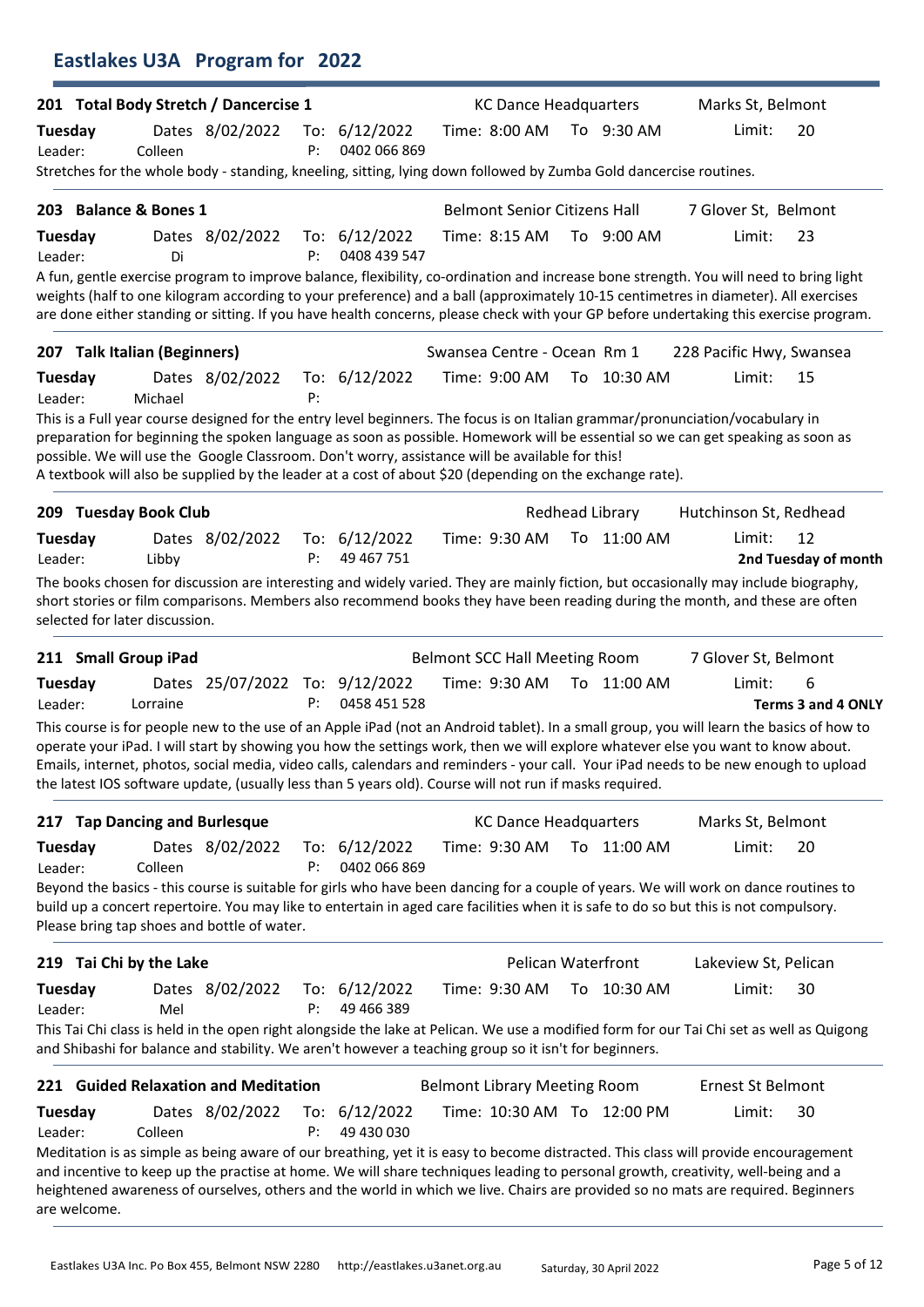|                                                                                                                                                                                                                                                                                                                                                                                                                                                                                                                                                                                                                           |                 | 223 Talk Italian (Intermediate) |    |                                 | Swansea Centre - Ocean Rm 1          |                            | 228 Pacific Hwy, Swansea                                                                                                                                                                                                                                                                                                                                                                                      |                                    |
|---------------------------------------------------------------------------------------------------------------------------------------------------------------------------------------------------------------------------------------------------------------------------------------------------------------------------------------------------------------------------------------------------------------------------------------------------------------------------------------------------------------------------------------------------------------------------------------------------------------------------|-----------------|---------------------------------|----|---------------------------------|--------------------------------------|----------------------------|---------------------------------------------------------------------------------------------------------------------------------------------------------------------------------------------------------------------------------------------------------------------------------------------------------------------------------------------------------------------------------------------------------------|------------------------------------|
| Tuesday<br>Leader:                                                                                                                                                                                                                                                                                                                                                                                                                                                                                                                                                                                                        | Michael         | Dates 8/02/2022                 | P: | To: $6/12/2022$                 |                                      | Time: 11:00 AM To 12:30 PM | Limit:                                                                                                                                                                                                                                                                                                                                                                                                        | 15                                 |
| textbook will also be supplied by the leader at a cost of about \$20 (depending on the exchange rate).                                                                                                                                                                                                                                                                                                                                                                                                                                                                                                                    |                 |                                 |    |                                 |                                      |                            | This is an intermediate level, full year course. 12 months previous study is required. The focus is on grammar, pronunciation and<br>vocabulary in preparation for the spoken language as soon as possible. Homework is essential and google classroom will be used. A                                                                                                                                        |                                    |
| 225 Australian History                                                                                                                                                                                                                                                                                                                                                                                                                                                                                                                                                                                                    |                 |                                 |    |                                 | St Lukes Church Hall                 |                            | Narla Road, Belmont                                                                                                                                                                                                                                                                                                                                                                                           |                                    |
| Tuesday<br>Leader:                                                                                                                                                                                                                                                                                                                                                                                                                                                                                                                                                                                                        | Kay             | Dates 8/02/2022                 | P: | To: $6/12/2022$<br>49 431 316   |                                      | Time: 11:00 AM To 12:30 PM | Limit:<br>We will explore pre British settlement and the early days of the convict colony. Participants will research and present the lives of                                                                                                                                                                                                                                                                | 28                                 |
| people who have played a significant role in Australia's history.                                                                                                                                                                                                                                                                                                                                                                                                                                                                                                                                                         |                 |                                 |    |                                 |                                      |                            |                                                                                                                                                                                                                                                                                                                                                                                                               |                                    |
| 227 Ukulele (Beginners)                                                                                                                                                                                                                                                                                                                                                                                                                                                                                                                                                                                                   |                 |                                 |    |                                 | <b>Belmont Senior Citizens Hall</b>  |                            | 7 Glover St, Belmont                                                                                                                                                                                                                                                                                                                                                                                          |                                    |
| Tuesday<br>Leader:                                                                                                                                                                                                                                                                                                                                                                                                                                                                                                                                                                                                        | Beth            | Dates 8/02/2022                 | P: | To: $6/12/2022$<br>0415 477 200 |                                      | Time: 11:00 AM To 12:30 PM | Limit:                                                                                                                                                                                                                                                                                                                                                                                                        | 21                                 |
| notes and song sheets will be provided at a cost of \$5.                                                                                                                                                                                                                                                                                                                                                                                                                                                                                                                                                                  |                 |                                 |    |                                 |                                      |                            | A fun sing-along introduction to playing the ukulele, covering basic chords and simple strumming techniques. No experience is<br>expected or needed. After learning just a handful of chords, you will be able to play a surprising number of songs. It's hard not to<br>smile with a uke in your hands! You will need a ukulele, a tuner, (either clip-on or an app) and a music stand. A folder with lesson |                                    |
| 231 Guest Speaker Program                                                                                                                                                                                                                                                                                                                                                                                                                                                                                                                                                                                                 |                 |                                 |    |                                 | <b>Belmont Senior Citizens Hall</b>  |                            | 7 Glover St, Belmont                                                                                                                                                                                                                                                                                                                                                                                          |                                    |
| Tuesday                                                                                                                                                                                                                                                                                                                                                                                                                                                                                                                                                                                                                   |                 | Dates 8/02/2022                 |    | To: 13/09/2022                  | Time: 1:30 PM                        | To 2:30 PM                 | Limit:                                                                                                                                                                                                                                                                                                                                                                                                        | 40                                 |
|                                                                                                                                                                                                                                                                                                                                                                                                                                                                                                                                                                                                                           | Rhonda          |                                 | P: | 49 528 958                      |                                      |                            | Each month or as programmed, a guest speaker will give a presentation of one hour that will inform, enlighten and engage our                                                                                                                                                                                                                                                                                  |                                    |
|                                                                                                                                                                                                                                                                                                                                                                                                                                                                                                                                                                                                                           |                 |                                 |    |                                 |                                      |                            | minds. Topics for presentation can involve travel, local history, local stories, health issues, animal and bird conservation, adventure                                                                                                                                                                                                                                                                       | See below for dates.               |
|                                                                                                                                                                                                                                                                                                                                                                                                                                                                                                                                                                                                                           |                 |                                 |    |                                 | <b>Belmont Senior Citizens Hall</b>  |                            | 7 Glover St, Belmont                                                                                                                                                                                                                                                                                                                                                                                          |                                    |
|                                                                                                                                                                                                                                                                                                                                                                                                                                                                                                                                                                                                                           | Pat             | Dates 8/02/2022                 | P: | To: 6/12/2022<br>49 466 389     | Time: 1:30 PM                        | To 4:30 PM                 | Limit:                                                                                                                                                                                                                                                                                                                                                                                                        | 44<br>4th Tuesday of month in term |
|                                                                                                                                                                                                                                                                                                                                                                                                                                                                                                                                                                                                                           |                 |                                 |    |                                 |                                      |                            |                                                                                                                                                                                                                                                                                                                                                                                                               |                                    |
|                                                                                                                                                                                                                                                                                                                                                                                                                                                                                                                                                                                                                           |                 |                                 |    |                                 | Windale Bowling Club                 |                            | Lake St, Windale                                                                                                                                                                                                                                                                                                                                                                                              |                                    |
|                                                                                                                                                                                                                                                                                                                                                                                                                                                                                                                                                                                                                           | <b>Brigitta</b> | Dates 8/02/2022                 | P: | To: $6/12/2022$<br>49 448 595   | Time: 1:30 PM                        | To 3:00 PM                 | Limit:                                                                                                                                                                                                                                                                                                                                                                                                        | 28                                 |
|                                                                                                                                                                                                                                                                                                                                                                                                                                                                                                                                                                                                                           |                 |                                 |    |                                 |                                      |                            | If you would like to learn to play this strategic card game which will challenge your mind and focus your thinking then join this class                                                                                                                                                                                                                                                                       |                                    |
|                                                                                                                                                                                                                                                                                                                                                                                                                                                                                                                                                                                                                           |                 |                                 |    |                                 | <b>Belmont SCC Hall Meeting Room</b> |                            | 7 Glover St, Belmont                                                                                                                                                                                                                                                                                                                                                                                          |                                    |
|                                                                                                                                                                                                                                                                                                                                                                                                                                                                                                                                                                                                                           | Sue             | Dates 8/02/2022                 | P: | To: $6/12/2022$<br>49 450 071   | Time: 1:30 PM                        | To 2:30 PM                 | Limit:                                                                                                                                                                                                                                                                                                                                                                                                        | 15                                 |
| Leader:<br>trips (eg caving) and topics of general interest that relate to our age group.<br>Term 2 May 3, 17, 31 & June 21<br>Term 3 August 2, 16, 30 & September 6<br>233 Film Club<br>Tuesdav<br>Leader:<br>Following a short preamble, we will watch a film and then have a short discussion.<br>235 Introduction to Bridge<br>Tuesday<br>Leader:<br>and get started. If you have played before but would like to polish your skills then you are also welcome to join us.<br>239 Crime Fiction Lovers' Monthly Book Club<br>Tuesday<br>Leader:<br>extra interesting information about the genre and about the books. |                 |                                 |    |                                 |                                      |                            | Do you love a good Whodunnit? This monthly book club chooses a Crime Fiction book to read and discuss. The leader also provides                                                                                                                                                                                                                                                                               | 3rd Tuesday of the month           |
| 301 Beginners' Tai Chi                                                                                                                                                                                                                                                                                                                                                                                                                                                                                                                                                                                                    |                 |                                 |    |                                 | <b>Belmont Senior Citizens Hall</b>  |                            | 7 Glover St, Belmont                                                                                                                                                                                                                                                                                                                                                                                          |                                    |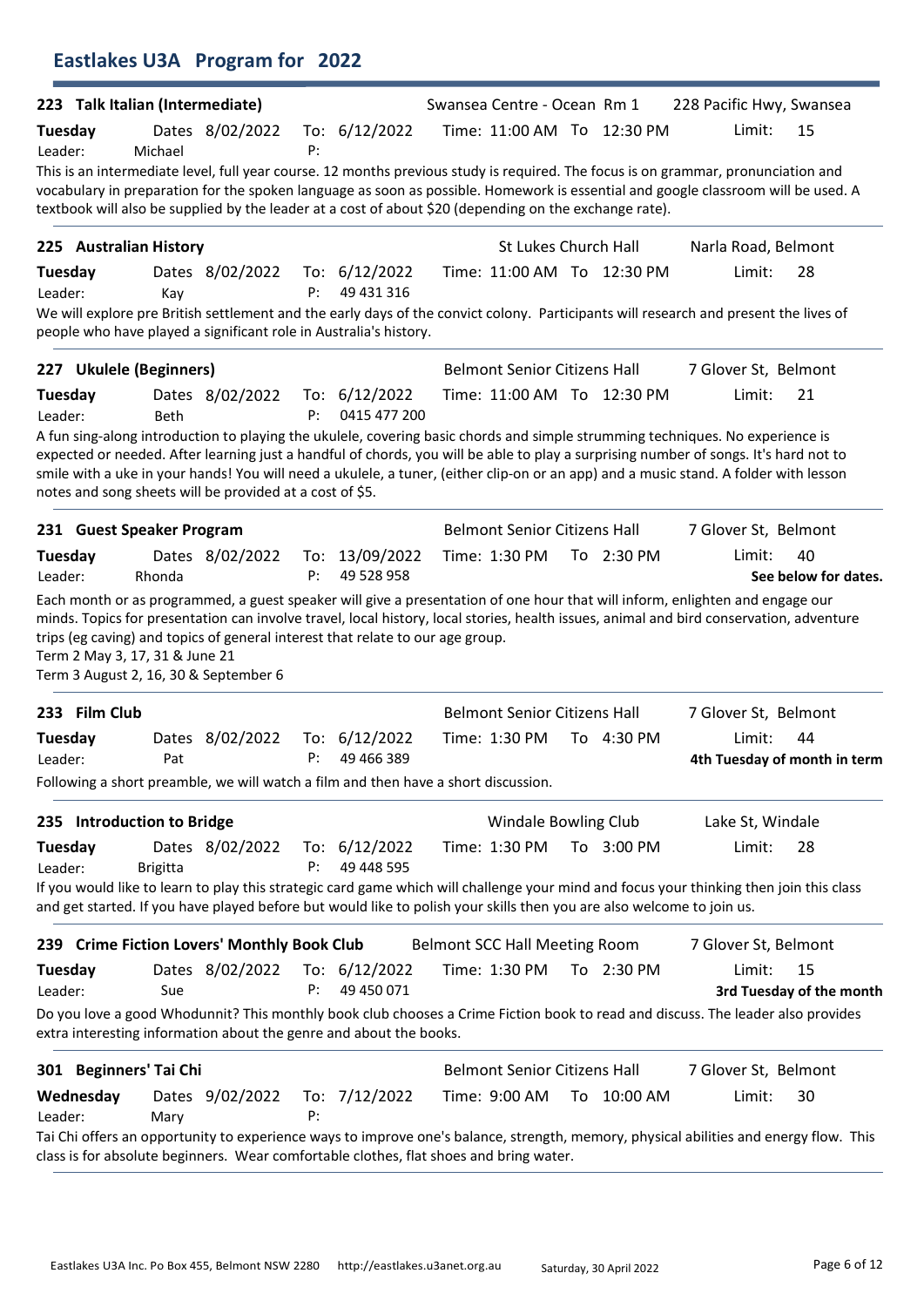| 303 Sewing Group                                                                                                                                                                                                                                                                                                                                                                                                                                                                        |          |                 |    |                               | St Lukes Church Hall                |                            | Narla Road, Belmont       |                               |
|-----------------------------------------------------------------------------------------------------------------------------------------------------------------------------------------------------------------------------------------------------------------------------------------------------------------------------------------------------------------------------------------------------------------------------------------------------------------------------------------|----------|-----------------|----|-------------------------------|-------------------------------------|----------------------------|---------------------------|-------------------------------|
| Wednesday<br>Leader:                                                                                                                                                                                                                                                                                                                                                                                                                                                                    | Susan    | Dates 9/02/2022 | P: | To: 7/12/2022<br>49 450 258   | Time: 9:00 AM                       | To 12:00 PM                | Limit:                    | 15                            |
| Brush up on lost sewing skills, learn new ones and have heaps of fun. Bring your own sewing machine and materials for your project.                                                                                                                                                                                                                                                                                                                                                     |          |                 |    |                               |                                     |                            |                           |                               |
| 307 EU3A Singers                                                                                                                                                                                                                                                                                                                                                                                                                                                                        |          |                 |    |                               | <b>Marks Point Community Hall</b>   |                            |                           | 28 Swan St, Marks Point       |
| Wednesday                                                                                                                                                                                                                                                                                                                                                                                                                                                                               | Dates    | 9/03/2022       |    | To: 7/12/2022                 | Time: 9:30 AM                       | To 11:00 AM                | Limit:                    | 50                            |
| Leader:                                                                                                                                                                                                                                                                                                                                                                                                                                                                                 | Jan      |                 | P: | 49 487 088                    |                                     |                            |                           |                               |
| A choir for all voices to sing for joy. Open to all members of Eastlakes U3A. Soprano, alto, tenor, bass, not sure? Come and find your<br>voice! No audition require. Preferably, have access to email to receive music for rehearsals. Members will need to pay accompanist's<br>fees \$2 per week plus occasional funds for morning teas and birthday celebrations. Bring a folder to store music for each term.                                                                      |          |                 |    |                               |                                     |                            |                           |                               |
| 309 Balance and Bones 2                                                                                                                                                                                                                                                                                                                                                                                                                                                                 |          |                 |    |                               | Swansea Centre - Lake Room          |                            |                           | 228 Pacific Hwy, Swansea      |
| Wednesday<br>Leader:                                                                                                                                                                                                                                                                                                                                                                                                                                                                    | Alison   | Dates 9/02/2022 | P: | To: 7/12/2022<br>49 710 529   | Time: 9:30 AM                       | To 10:30 AM                | Limit:                    | 25                            |
| A fun, gentle exercise program to improve balance, flexibility, co-ordination and increase bone strength. You will need to bring light<br>weights (half to one kilogram according to your preference) and a ball (approximately 10-15 centimetres in diameter). All exercises<br>are done either standing or sitting. If you have health concerns, please check with your GP before undertaking this exercise program.                                                                  |          |                 |    |                               |                                     |                            |                           |                               |
| 311 Keep Strumming                                                                                                                                                                                                                                                                                                                                                                                                                                                                      |          |                 |    |                               |                                     | Redhead Library            | Hutchinson St, Redhead    |                               |
| Wednesday<br>Leader:                                                                                                                                                                                                                                                                                                                                                                                                                                                                    | Marion   | Dates 9/02/2022 | P: | To: 7/12/2022<br>90 979 903   | Time: 9:30 AM                       | To 11:30 AM                | Limit:                    | 15                            |
| again. If you only know a few basic chords and would like to expand your knowledge then we can also help you to play a few more<br>songs. We are a fun group and perfection is not our aim, but don't forget that to get better at anything, you need to practise. You will<br>need your own guitar, tuner, capo and plectrum. Some folders to hold your music sheets and a music stand is helpful.                                                                                     |          |                 |    |                               |                                     |                            |                           |                               |
| 313 Beginners Cryptic Crosswords                                                                                                                                                                                                                                                                                                                                                                                                                                                        |          |                 |    |                               |                                     | Pelican RSL                | 1 Piriwai Street, Pelican |                               |
| Wednesday<br>Leader:                                                                                                                                                                                                                                                                                                                                                                                                                                                                    | Leslie   | Dates 2/05/2022 | P: | To: 24/06/2022<br>49 459 142  |                                     | Time: 10:00 AM To 11:30 AM | Limit:                    | 12<br><b>Term2 ONLY</b>       |
| This course is only for ABSOLUTE beginners. Come along and learn how to understand cryptic clues and solve these strange<br>crosswords. Please bring a pencil and eraser.                                                                                                                                                                                                                                                                                                               |          |                 |    |                               |                                     |                            |                           |                               |
| 317 Badminton                                                                                                                                                                                                                                                                                                                                                                                                                                                                           |          |                 |    |                               | Gateshead Indoor Sportsworld        |                            |                           | 26 Oakdale Rd, Gateshead      |
| Wednesday<br>Leader:                                                                                                                                                                                                                                                                                                                                                                                                                                                                    | Wayne    | Dates 9/03/2022 | P: | To: 7/12/2022<br>49 426 987   |                                     | Time: 10:00 AM To 12:00 PM | Limit:                    | 24                            |
| Keep healthy with an active sport and have a lot of fun at the same time. Definitely a casual approach needed. There is an additional<br>fee of \$20 PER TERM to help pay for the higher cost of venue hire. All playing equipment is provided by U3A.                                                                                                                                                                                                                                  |          |                 |    |                               |                                     |                            |                           |                               |
| 319 Mahjong 2                                                                                                                                                                                                                                                                                                                                                                                                                                                                           |          |                 |    |                               | Valentine Bowling Club              |                            |                           | 17a Valentine Cres, Valentine |
| Wednesday<br>Leader:                                                                                                                                                                                                                                                                                                                                                                                                                                                                    | Jeanette | Dates 9/02/2022 | P: | To: 7/12/2022<br>0402 380 869 |                                     | Time: 11:00 AM To 12:30 PM | Limit:                    | 20                            |
| We play the Western version of Mahjong which is a very engrossing tile based game that was developed in China during the 19th<br>Century. While it is a strategic game which keeps your mind active, the focus is on fun and friendships. This class is suitable for both<br>beginners and experienced players. For organisational purposes, please arrive 5 minutes before the start time. Mahjong sets are<br>supplied, but if you have your own set, you are very welcome to use it. |          |                 |    |                               |                                     |                            |                           |                               |
| 321 Keeping The Marbles Rolling                                                                                                                                                                                                                                                                                                                                                                                                                                                         |          |                 |    |                               | <b>Belmont Senior Citizens Hall</b> |                            | 7 Glover St, Belmont      |                               |
| Wednesday<br>Leader:                                                                                                                                                                                                                                                                                                                                                                                                                                                                    | Delmay   | Dates 9/02/2022 | P: | To: 7/12/2022<br>49 431 290   |                                     | Time: 10:30 AM To 12:00 PM | Limit:                    | 20                            |
| A fun way to challenge the brain by solving word puzzles, cryptic conundrums, mathematical problems and completing spatial<br>awareness activities. There is a \$5 cost each term for the booklet.                                                                                                                                                                                                                                                                                      |          |                 |    |                               |                                     |                            |                           |                               |

Eastlakes U3A Program for 2022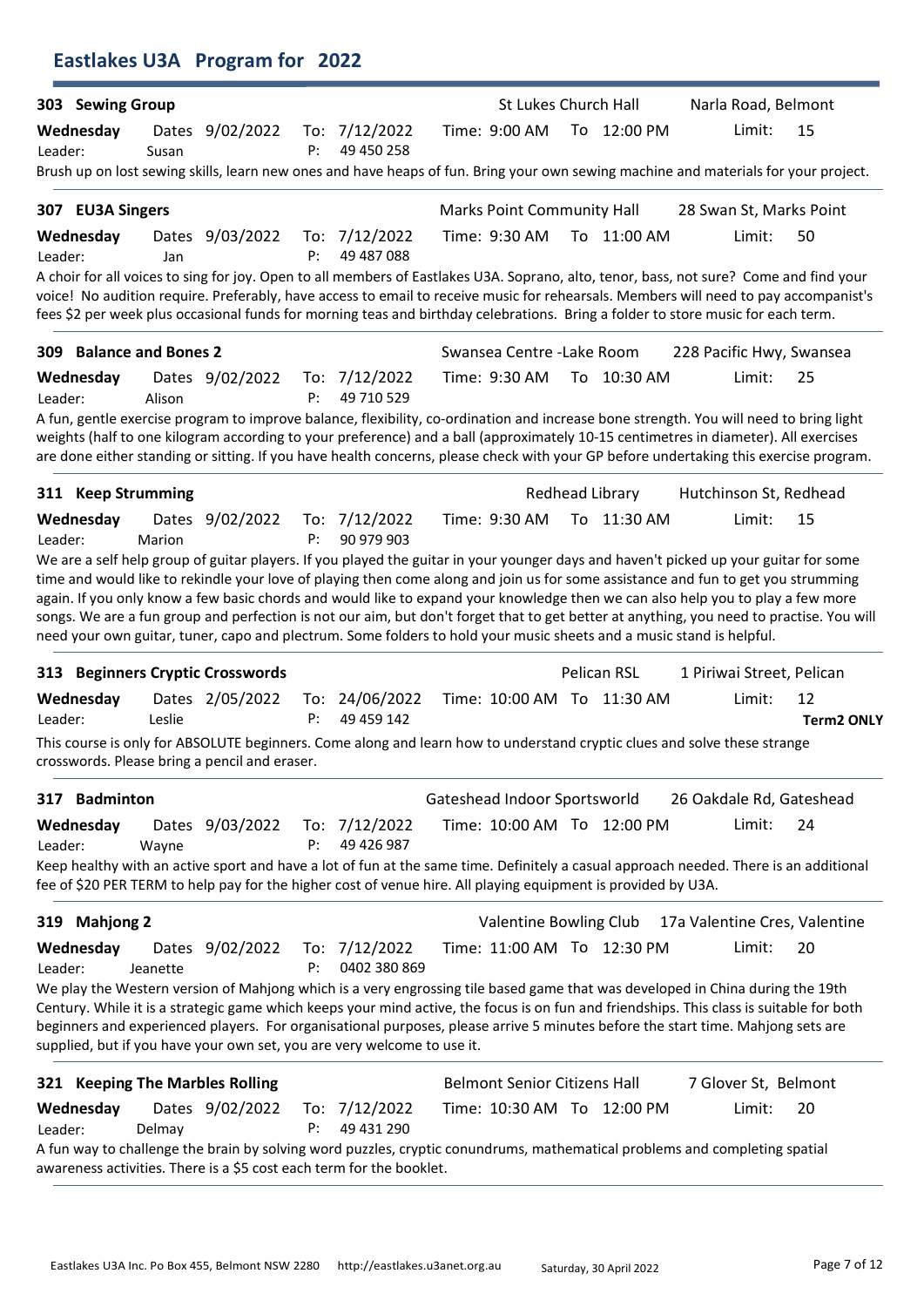| 323 Knitters Circle                 |          |                                                                                    |    |                             | Swansea Centre - Ocean Rm 1         |                           | 228 Pacific Hwy, Swansea                                                                                                                                                                                                                                                                                                                                                                                           |                    |
|-------------------------------------|----------|------------------------------------------------------------------------------------|----|-----------------------------|-------------------------------------|---------------------------|--------------------------------------------------------------------------------------------------------------------------------------------------------------------------------------------------------------------------------------------------------------------------------------------------------------------------------------------------------------------------------------------------------------------|--------------------|
| Wednesday<br>Leader:                | Shirley  | Dates 9/02/2022                                                                    | P: | To: 7/12/2022<br>49 584 727 |                                     | Time: 11:00 AM To 1:00 PM | Limit:                                                                                                                                                                                                                                                                                                                                                                                                             | 14                 |
|                                     |          | A friendly group of beginner and experienced knitters, all are welcome!            |    |                             |                                     |                           |                                                                                                                                                                                                                                                                                                                                                                                                                    |                    |
| 325 Mixed Media for Art             |          |                                                                                    |    |                             | <b>Belmont Senior Citizens Hall</b> |                           | 7 Glover St, Belmont                                                                                                                                                                                                                                                                                                                                                                                               |                    |
| Wednesday                           |          | Dates 9/02/2022                                                                    |    | To: 7/12/2022               |                                     | Time: 12:30 PM To 3:30 PM | Limit:                                                                                                                                                                                                                                                                                                                                                                                                             | 28                 |
| Leader:                             | Anne     |                                                                                    | P: | 49 481 813                  |                                     |                           | This program uses oils, acrylics and pastels. This is not a teaching class but newcomers will be helped by other members. There is a                                                                                                                                                                                                                                                                               |                    |
|                                     |          | brushes and a few paints if it is your first time.                                 |    |                             |                                     |                           | lot of experience in this class and good company so feel confident to come and try the course. You will need to bring paper pencils or                                                                                                                                                                                                                                                                             |                    |
| 327 Aquarobics 2                    |          |                                                                                    |    |                             |                                     | Valentine Pool            | St Johns Drive, Croudace Bay                                                                                                                                                                                                                                                                                                                                                                                       |                    |
| Wednesday                           |          | Dates 17/10/2022 To: 9/12/2022                                                     |    |                             | Time: 1:00 PM                       | To 1:45 PM                | Limit:                                                                                                                                                                                                                                                                                                                                                                                                             | 25                 |
| Leader:                             | Jill     |                                                                                    | P: | 49 711 429                  |                                     |                           |                                                                                                                                                                                                                                                                                                                                                                                                                    | <b>Term 4 ONLY</b> |
|                                     |          |                                                                                    |    |                             |                                     |                           | A 45 minute water based exercise class for men and women catering to all fitness levels, as you are able to exercise at your own pace.<br>Bring your own pool noodle and 2 aqua dumbbells. An additional fee of \$20 PER TERM is required from class members to help offset<br>the high cost of venue hire. This fee must be paid to the Leader at the Week 1 lesson to ensure your place in the class.            |                    |
| 329 Trivia                          |          |                                                                                    |    |                             | St Lukes Church Hall                |                           | Narla Road, Belmont                                                                                                                                                                                                                                                                                                                                                                                                |                    |
| Wednesday                           |          | Dates 9/02/2022                                                                    |    | To: 7/12/2022               | Time: 1:30 PM                       | To 3:00 PM                | Limit:                                                                                                                                                                                                                                                                                                                                                                                                             | 36                 |
| Leader:                             | Kathleen |                                                                                    | P: | 49 721 173                  |                                     |                           |                                                                                                                                                                                                                                                                                                                                                                                                                    |                    |
|                                     |          | areas of trivia knowledge, reaching into the past and keeping up with the present. |    |                             |                                     |                           | This is a fun class where you work in a group to come up with the answers to a whole expanse of questions which range across many                                                                                                                                                                                                                                                                                  |                    |
| 331 Mahjong 3                       |          |                                                                                    |    |                             | Valentine Bowling Club              |                           | 17a Valentine Cres, Valentine                                                                                                                                                                                                                                                                                                                                                                                      |                    |
| Wednesday                           |          | Dates 9/02/2022                                                                    |    | To: 7/12/2022               | Time: 1:30 PM                       | To 3:30 PM                | Limit:                                                                                                                                                                                                                                                                                                                                                                                                             | 30                 |
| Leader:                             | Jeanette |                                                                                    | P: | 0402 380 869                |                                     |                           | We play the Western version of Mahjong which is a very engrossing tile based game that was developed in China during the 19th                                                                                                                                                                                                                                                                                      |                    |
| own set, you are welcome to use it. |          |                                                                                    |    |                             |                                     |                           | Century. While it is a strategic game which keeps your mind active, the focus is on fun and friendships. This class is intended for<br>experienced players, but if you are unable to attend either of the other two classes, you can be accommodated. Please contact the<br>Leader. For organisational purposes, please arrive 5 minutes before the start time. Mahjong sets are supplied but if you have your     |                    |
| 333 Aquarobics 3                    |          |                                                                                    |    |                             |                                     | Valentine Pool            | St Johns Drive, Croudace Bay                                                                                                                                                                                                                                                                                                                                                                                       |                    |
| Wednesday<br>Leader:                | Carla    | Dates 9/02/2022                                                                    | P: | To: 7/12/2022<br>49 714 808 | Time: 2:00 PM                       | To 2:45 PM                | Limit:                                                                                                                                                                                                                                                                                                                                                                                                             | 25                 |
|                                     |          |                                                                                    |    |                             |                                     |                           | A 45 minute water based exercise class for men and women catering to all fitness levels, as you are able to exercise at your own pace.<br>An additional fee of \$20 PER TERM is required from class members to help offset the high cost of venue hire. This fee must be paid to<br>the Leader at the Week 1 lesson to ensure your place in the class. Bring your own pool noodle and aqua dumbbells.              |                    |
| 401 Yoga                            |          |                                                                                    |    |                             | <b>Belmont Senior Citizens Hall</b> |                           | 7 Glover St, Belmont                                                                                                                                                                                                                                                                                                                                                                                               |                    |
| Thursday<br>Leader:                 | Michael  | Dates 10/02/2022 To: 8/12/2022                                                     | P: | 0434 244 573                | Time: 7:30 AM                       | To 9:00 AM                | Limit:                                                                                                                                                                                                                                                                                                                                                                                                             | 40                 |
| borrowed until you get set up.      |          |                                                                                    |    |                             |                                     |                           | This Yoga course starts with the fundamentals and concentrates on standing poses to improve leg strength and balance. The class<br>also covers some Yoga philosophy and breathing exercises. While experience in Yoga practice will be an advantage, it is not esssential.<br>Please bring a mat, a strap and some Yoga blocks. A bolster is helpful as well but there are some items of all equipment that can be |                    |
| 402 ZOOM Yoga                       |          |                                                                                    |    |                             |                                     | <b>ZOOM</b>               |                                                                                                                                                                                                                                                                                                                                                                                                                    |                    |
| Thursday                            |          | Dates 10/02/2022 To: 8/12/2022                                                     |    |                             | Time: 7:30 AM                       | To 9:00 AM                | Limit:                                                                                                                                                                                                                                                                                                                                                                                                             | 30                 |
| Leader:                             | Michael  |                                                                                    | P: | 0434 244 573                |                                     |                           |                                                                                                                                                                                                                                                                                                                                                                                                                    |                    |
| borrowed until you get set up.      |          |                                                                                    |    |                             |                                     |                           | This Yoga course starts with the fundamentals and concentrates on standing poses to improve leg strength and balance. The class<br>also covers some Yoga philosophy and breathing exercises. While experience in Yoga practice will be an advantage, it is not esssential.<br>Please bring a mat, a strap and some Yoga blocks. A bolster is helpful as well but there are some items of all equipment that can be |                    |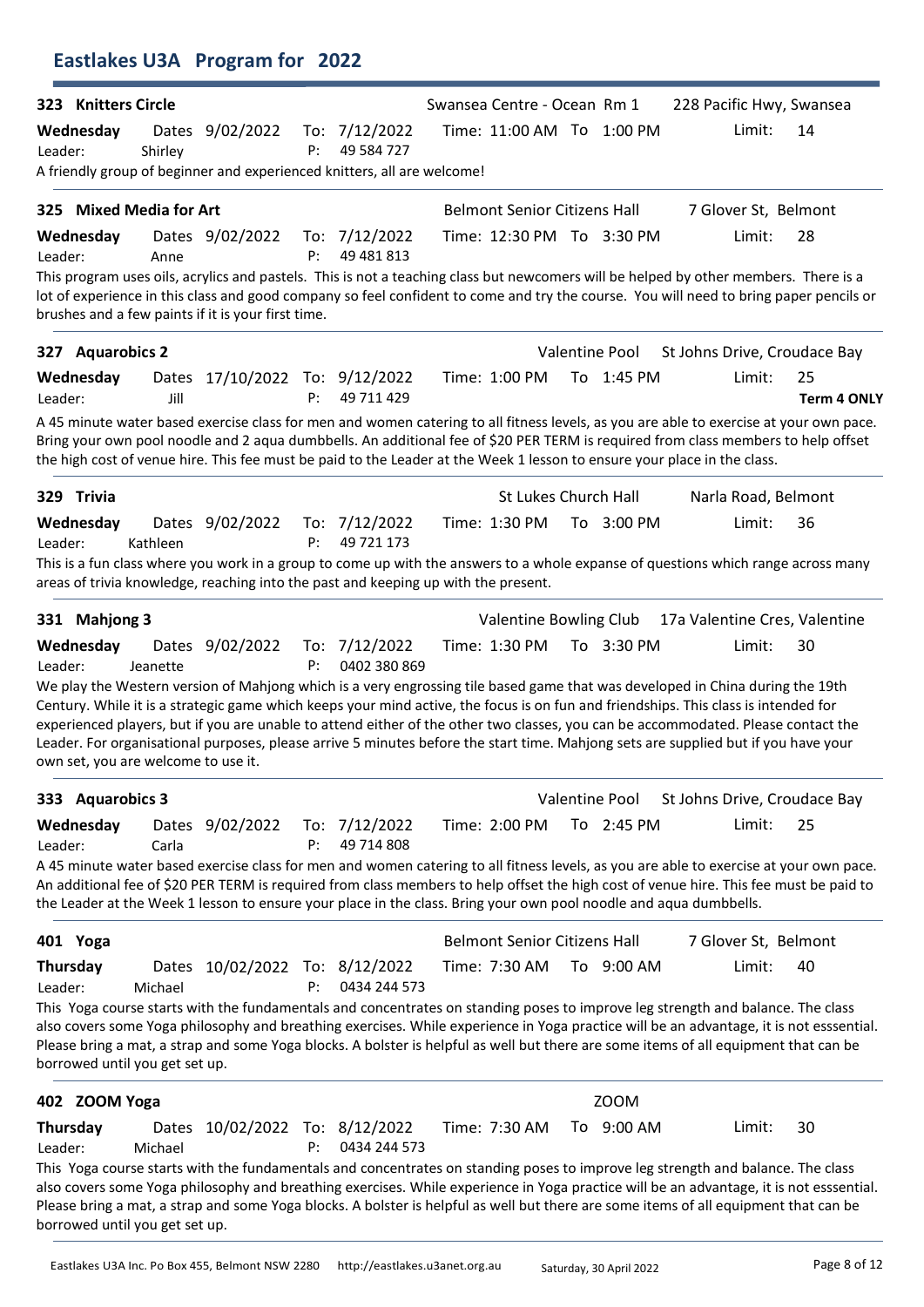|                                |                | Eastlakes U3A Program for 2022                         |    |                                                                                                                 |                                      |                            |                                                                                                                                                                                                                                                                             |                          |
|--------------------------------|----------------|--------------------------------------------------------|----|-----------------------------------------------------------------------------------------------------------------|--------------------------------------|----------------------------|-----------------------------------------------------------------------------------------------------------------------------------------------------------------------------------------------------------------------------------------------------------------------------|--------------------------|
| 405 Early Morning Walks        |                |                                                        |    |                                                                                                                 |                                      | Varies                     |                                                                                                                                                                                                                                                                             |                          |
| <b>Thursday</b><br>Leader:     | Robert         | Dates 10/02/2022 To: 8/12/2022                         | P: | 0433 658 064                                                                                                    | Time: 7:30 AM                        | To 8:30 AM                 | Limit:                                                                                                                                                                                                                                                                      | 40                       |
|                                |                |                                                        |    | rotational basis of 8 local tracks. All walks are on level ground, magnificent vistas and interesting people.   |                                      |                            | Brisk walk, catering for all fitness levels. Also caters for those wanting a more Zen relaxed experience. Duration of 60 minutes on a                                                                                                                                       |                          |
| 407 Cryptic Crosswords         |                |                                                        |    |                                                                                                                 | <b>Gateway Christian Church</b>      |                            | Lakeview St, Pelican                                                                                                                                                                                                                                                        |                          |
| Thursday<br>Leader:            | Gillian        | Dates 10/02/2022 To: 8/12/2022                         | P: | 49 450 328                                                                                                      | Time: 9:00 AM                        | To 10:30 AM                | Limit:                                                                                                                                                                                                                                                                      | 10                       |
|                                |                |                                                        |    | haven't experienced the pleasure of group collaboration then please come along and join in.                     |                                      |                            | Each week members enjoy combining their brain power to solve those devilish cryptic clues. If you've done cryptic crosswords before<br>and would like to take up the challenge again then come along and rekindle your enthusiasm. If you are already an enthusiast but     |                          |
| 409 Stretching Mind and Body   |                |                                                        |    |                                                                                                                 | <b>Belmont Senior Citizens Hall</b>  |                            | 7 Glover St, Belmont                                                                                                                                                                                                                                                        |                          |
| Thursday                       | Annette        | Dates 10/03/2022 To: 8/12/2022                         | P: | 0410 696 683                                                                                                    | Time: 9:30 AM                        | To 11:00 AM                | Limit:                                                                                                                                                                                                                                                                      | 50                       |
| Leader:                        |                |                                                        |    | level of participation without judgement or pressure. Bring a Yoga mat and strap.                               |                                      |                            | Stretching muscles and tendons supports mobility and independence. In this course we work with all the major muscle groups and<br>engage in mindful movement and stretching that invigorates and restores mobility. You work at YOUR pace and can determine your            |                          |
| 413 Let's Talk Politics        |                |                                                        |    |                                                                                                                 | Swansea Centre - Ocean Rm 1          |                            | 228 Pacific Hwy, Swansea                                                                                                                                                                                                                                                    |                          |
| Thursday                       |                | Dates 10/03/2022 To: 8/12/2022                         |    |                                                                                                                 |                                      | Time: 10:00 AM To 11:30 AM | Limit:                                                                                                                                                                                                                                                                      | 30                       |
| Leader:                        | Jill           |                                                        | P: | 49 453 110                                                                                                      |                                      |                            | This course will examine political events and relationships nationally and internationally. This course is for people who like lively<br>discussions, expressing their opinions and examining issues in-depth. There will be plenty to discuss as 2022 is an election year. |                          |
|                                |                | 417 An Introduction to 3D Printing                     |    |                                                                                                                 | Belmont SCC Hall Meeting Room        |                            | 7 Glover St, Belmont                                                                                                                                                                                                                                                        |                          |
| Thursday<br>Leader:            | <b>Brendan</b> | Dates 20/10/2022 To: 8/12/2022                         | P: | 49 422 278                                                                                                      |                                      | Time: 11:30 AM To 12:30 PM | Limit:                                                                                                                                                                                                                                                                      | 20<br>Term 4 only.       |
|                                |                |                                                        |    | we use the 3D printer at Belmont library. (\$1.80 for 10 minutes of printing).                                  |                                      |                            | What is 3D Printing? Have a search on youtube. This course will show you how to use Tinkercad to design or modify a model. To print                                                                                                                                         |                          |
| 419 Lunching Around the Lake 1 |                |                                                        |    |                                                                                                                 |                                      | Varies                     |                                                                                                                                                                                                                                                                             |                          |
| Thursday<br>Leader:            | Judy           | Dates 10/02/2022 To: 8/12/2022                         | P: | 0431 011 008                                                                                                    |                                      | Time: 12:00 PM To 2:00 PM  | Limit:<br>Second week of each month in term.                                                                                                                                                                                                                                | 24                       |
|                                |                |                                                        |    | A monthly gathering at various venues around Lake Macquarie. Participants buy their own meals and refreshments. |                                      |                            |                                                                                                                                                                                                                                                                             |                          |
| 420 Lunching Around the Lake 2 |                |                                                        |    |                                                                                                                 |                                      | Varies                     |                                                                                                                                                                                                                                                                             |                          |
| Thursday<br>Leader:            | Chris          | Dates 10/02/2022 To: 8/12/2022                         | P: | 0417 234 476                                                                                                    |                                      | Time: 12:00 PM To 2:00 PM  | Limit:<br>Second week of each month in term.                                                                                                                                                                                                                                | 20                       |
|                                |                |                                                        |    | A monthly gathering at various venues around Lake Macquarie. Participants buy their own meals and refreshments. |                                      |                            |                                                                                                                                                                                                                                                                             |                          |
|                                |                | 421 Philosophical Fun De-mentals                       |    |                                                                                                                 | <b>Belmont SCC Hall Meeting Room</b> |                            | 7 Glover St, Belmont                                                                                                                                                                                                                                                        |                          |
| Thursday<br>Leader:            | Elizabeth      | Dates 2/05/2022                                        | P: | To: 24/06/2022<br>0412 465 322                                                                                  |                                      | Time: 1:00 PM To 2:00 PM   | Limit:                                                                                                                                                                                                                                                                      | 10<br><b>Term 2 ONLY</b> |
|                                |                |                                                        |    | Enjoyable, enlightening conversation on various predetermined philosophical subjects.                           |                                      |                            |                                                                                                                                                                                                                                                                             |                          |
| 423 Canasta Club               |                |                                                        |    |                                                                                                                 | Windale Bowling Club                 |                            | Lake St, Windale                                                                                                                                                                                                                                                            |                          |
| Thursday<br>Leader:            | Leslie         | Dates 10/02/2022 To: 8/12/2022                         | P: | 49 459 142                                                                                                      |                                      | Time: 1:00 PM To 3:30 PM   | Limit:                                                                                                                                                                                                                                                                      | 36                       |
|                                |                | Play Canasta with a friendly group. Beginners welcome. |    |                                                                                                                 |                                      |                            |                                                                                                                                                                                                                                                                             |                          |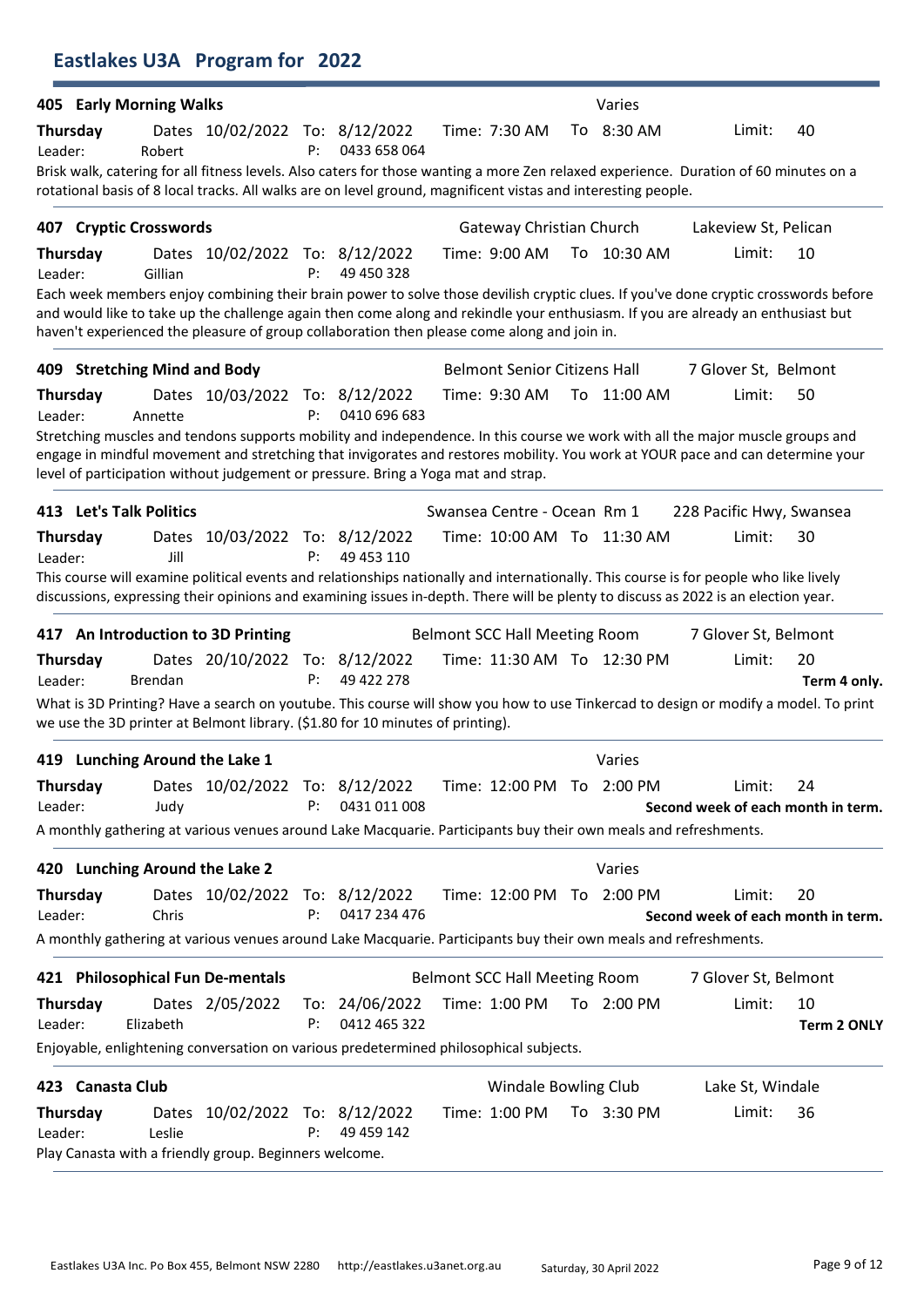| 425 Bonus Canasta                                                                                                                                                                                                                                                                                                                                                                                                      |                  |                                |    |              | <b>Windale Bowling Club</b>         |                           | Lake St, Windale             |    |
|------------------------------------------------------------------------------------------------------------------------------------------------------------------------------------------------------------------------------------------------------------------------------------------------------------------------------------------------------------------------------------------------------------------------|------------------|--------------------------------|----|--------------|-------------------------------------|---------------------------|------------------------------|----|
| <b>Thursday</b><br>Leader:<br>Bonus Canasta is a variation of Canasta. We are happy to teach you how to play.                                                                                                                                                                                                                                                                                                          | Dates<br>Darrell | 10/02/2022 To: 8/12/2022       | P: | 0438 479 314 | Time: 1:00 PM                       | To 3:30 PM                | Limit:                       | 26 |
| 427 500 - The Card Game                                                                                                                                                                                                                                                                                                                                                                                                |                  |                                |    |              | Windale Bowling Club                |                           | Lake St, Windale             |    |
| Thursday<br>Leader:<br>Come and have fun playing a social game of 500 with a different partner each week. Previous experience is preferable as this is not a                                                                                                                                                                                                                                                           | Marianne         | Dates 10/02/2022 To: 8/12/2022 | P: | 0447 115 345 | Time: 1:00 PM                       | To 3:30 PM                | Limit:                       | 30 |
| teaching class.                                                                                                                                                                                                                                                                                                                                                                                                        |                  |                                |    |              |                                     |                           |                              |    |
| 429 Table Tennis 2                                                                                                                                                                                                                                                                                                                                                                                                     |                  |                                |    |              | <b>Belmont Senior Citizens Hall</b> |                           | 7 Glover St, Belmont         |    |
| <b>Thursday</b><br>Leader:                                                                                                                                                                                                                                                                                                                                                                                             | Roger            | Dates 10/03/2022 To: 8/12/2022 | P: | 49 455 676   | Time: 1:30 PM                       | To 3:00 PM                | Limit:                       | 25 |
| Exercise and fun at the same time. Spatial awareness essential in this fast moving game. Please bring your bat and a smile. Be aware<br>that this involves quick movement from side to side as well as forwards and backwards.                                                                                                                                                                                         |                  |                                |    |              |                                     |                           |                              |    |
| 501 Pilates-Based Exercise 1                                                                                                                                                                                                                                                                                                                                                                                           |                  |                                |    |              | St Lukes Church Hall                |                           | Narla Road, Belmont          |    |
| Friday<br>Leader:                                                                                                                                                                                                                                                                                                                                                                                                      | Rosemary         | Dates 11/03/2022 To: 9/12/2022 | P: | 49 633 234   | Time: 8:15 AM                       | To 9:00 AM                | Limit:                       | 42 |
| This is a fun 45 minute class using stretching, balance, breathing techniques and music. Based on Pilates and catering to all levels of<br>physical fitness as you exercise at your own pace. Participants will need a floor mat and a resistance band.                                                                                                                                                                |                  |                                |    |              |                                     |                           |                              |    |
| 503 Balance and Bones 3                                                                                                                                                                                                                                                                                                                                                                                                |                  |                                |    |              | <b>Belmont Senior Citizens Hall</b> |                           | 7 Glover St, Belmont         |    |
| Friday<br>Leader:                                                                                                                                                                                                                                                                                                                                                                                                      | Sandy            | Dates 11/02/2022 To: 9/12/2022 | P: | 49 467 225   | Time: 9:15 AM                       | To 10:15 AM               | Limit:                       | 25 |
| A fun, gentle exercise program to improve balance, flexibility, co-ordination and increase bone strength. You will need to bring light<br>weights (half to one kilogram according to your preference) and a ball (approximately 10-15 centimetres in diameter). All exercises<br>are done either standing or sitting. If you have health concerns, please check with your GP before undertaking this exercise program. |                  |                                |    |              |                                     |                           |                              |    |
| 505 GeeStrings                                                                                                                                                                                                                                                                                                                                                                                                         |                  |                                |    |              |                                     | Redhead Library           | Hutchinson St, Redhead       |    |
| <b>Friday</b><br>Leader:                                                                                                                                                                                                                                                                                                                                                                                               | Mel              | Dates 11/02/2022 To: 9/12/2022 | P: | 49 466 389   |                                     | Time: 9:30 AM To 11:00 AM | Limit:                       | 12 |
| This class is not for absolute beginners but for those who know a few chords and want a reason to practice and improve. We are a<br>self help group who play acoustic guitars and try our skills at a wide range of songs and genres.                                                                                                                                                                                  |                  |                                |    |              |                                     |                           |                              |    |
| 507 Pilates-Based Exercise 2                                                                                                                                                                                                                                                                                                                                                                                           |                  |                                |    |              | St Lukes Church Hall                |                           | Narla Road, Belmont          |    |
| <b>Friday</b><br>Leader:                                                                                                                                                                                                                                                                                                                                                                                               | Marjorie         | Dates 11/02/2022 To: 9/12/2022 | P: | 49 428 130   | Time: 9:30 AM                       | To 10:15 AM               | Limit:                       | 28 |
| This is a fun 45 minute class using stretches, breathing techniques and music. Based on Pilates, the class caters to all physical fitness<br>levels as you exercise at your own pace. Participants will need a floor mat and a resistance band.                                                                                                                                                                        |                  |                                |    |              |                                     |                           |                              |    |
| 509 Crocheting With Friends                                                                                                                                                                                                                                                                                                                                                                                            |                  |                                |    |              | Belmont Neighbourhood Ctr.          |                           | 359 Pacific Hwy, Belmont Nth |    |
| Friday<br>Leader:                                                                                                                                                                                                                                                                                                                                                                                                      | Kathryne         | Dates 11/03/2022 To: 9/12/2022 | P: | 0403 920 506 | Time: 9:30 AM                       | To 11:30 AM               | Limit:                       | 15 |
| This class is for beginners through to experienced crocheters. Beginners can learn the basic stitches of crochet and the intricate<br>designs they will form. This is a social group which shares and helps each other along the way. Beginners will need to bring a size 5<br>metal hook and any 8 ply wool.                                                                                                          |                  |                                |    |              |                                     |                           |                              |    |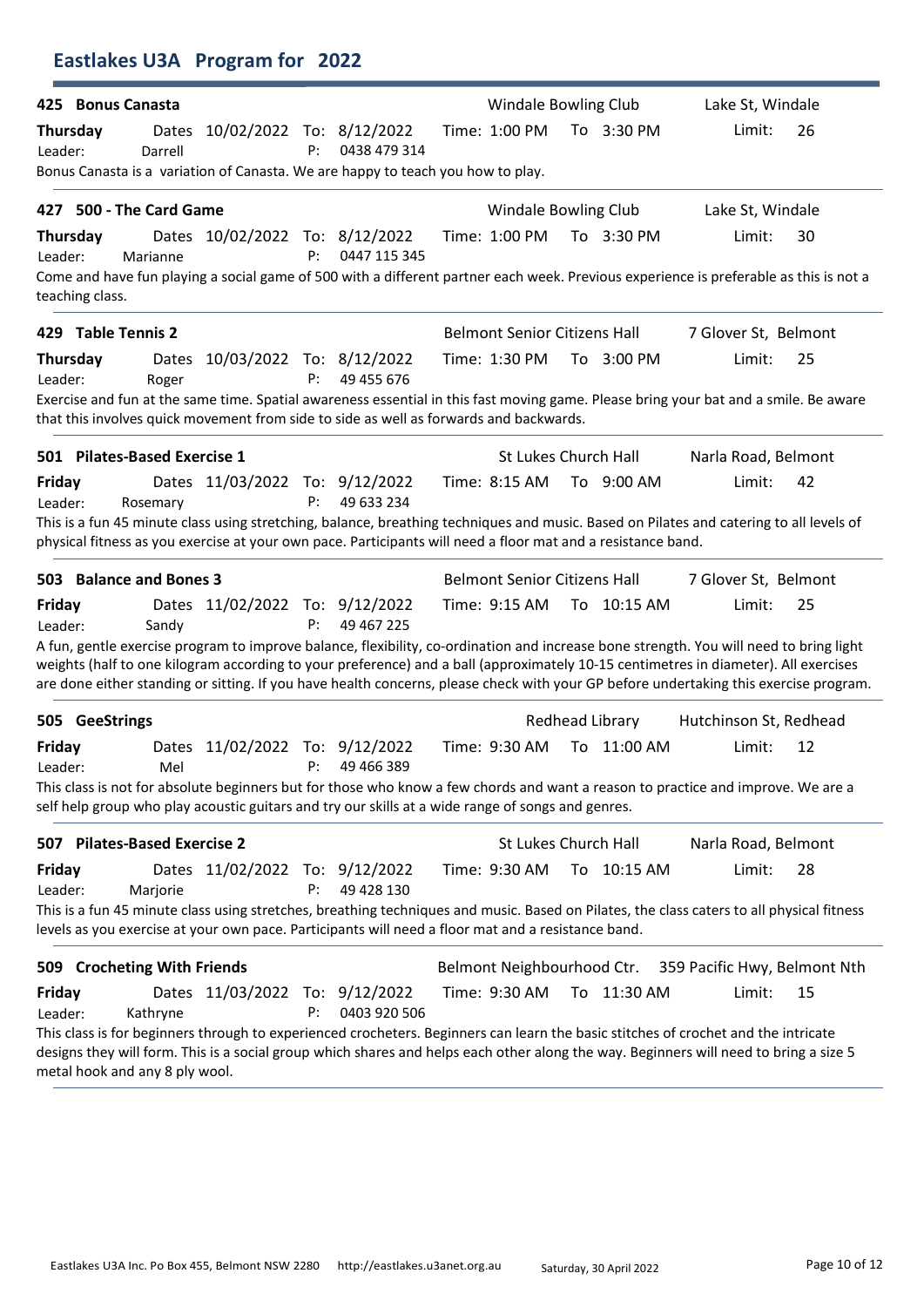## Eastlakes U3A Program for 2022

|                            | 510 Creative Sugar Craft 1 |                                                            |    |                                                                                                                      | <b>Belmont SCC Hall Meeting Room</b> |                            | 7 Glover St, Belmont                                                                                                                                                                                                                                                                                                                                                                                                                                                                                                                                                                                                                                                                                     |                         |
|----------------------------|----------------------------|------------------------------------------------------------|----|----------------------------------------------------------------------------------------------------------------------|--------------------------------------|----------------------------|----------------------------------------------------------------------------------------------------------------------------------------------------------------------------------------------------------------------------------------------------------------------------------------------------------------------------------------------------------------------------------------------------------------------------------------------------------------------------------------------------------------------------------------------------------------------------------------------------------------------------------------------------------------------------------------------------------|-------------------------|
| Friday<br>Leader:          | Sharon                     | Dates 6/05/2022                                            | P: | To: 24/06/2022<br>0421 595 876                                                                                       | Time: 9:30 AM                        | To 12:30 PM                | Limit:                                                                                                                                                                                                                                                                                                                                                                                                                                                                                                                                                                                                                                                                                                   | 10<br>Term 2 only       |
| level.                     |                            |                                                            |    | Additionally, notes which have been extensively researched and created, will add to the experience. Suitable for any |                                      |                            | Come with me on a creative 8 week adventure, with the emphasis on gaining practical skills to decorate cookies and cupcakes using<br>fondant, royal icing and gum paste. Techniques will include: Piping, Marbling, Feathering, Cake Toppers, and Flocking. Lesson 8 will<br>be devoted to decorations using chocolate. No running all over the country side to gather tools and materials. Just come and<br>create.For a cost of \$110, all cupcakes, cookies, embellishments and a tool kit (value \$250 -which you get to keep), will be provided.                                                                                                                                                    |                         |
|                            | 511 Ukulele (Experienced)  |                                                            |    |                                                                                                                      | <b>Belmont Senior Citizens Hall</b>  |                            | 7 Glover St, Belmont                                                                                                                                                                                                                                                                                                                                                                                                                                                                                                                                                                                                                                                                                     |                         |
| Friday<br>Leader:          | <b>Beth</b>                | Dates 11/02/2022 To: 9/12/2022                             | P: | 0415 477 200                                                                                                         |                                      | Time: 10:30 AM To 12:00 PM | Limit:                                                                                                                                                                                                                                                                                                                                                                                                                                                                                                                                                                                                                                                                                                   | 25                      |
|                            |                            |                                                            |    |                                                                                                                      |                                      |                            | This is a group for players with experience. You will need to have had enough experience to be confident with basic strumming and<br>reading chord diagrams. The emphasis will be on the fun of playing and singing in a group, while learning additional chords, strum<br>patterns and picking techniques for simple riffs and melodies. You will need a ukulele, a tuner (clip-on or an app) and a music stand.                                                                                                                                                                                                                                                                                        |                         |
| 512 Creative Sugar Craft 2 |                            |                                                            |    |                                                                                                                      | <b>Belmont SCC Hall Meeting Room</b> |                            | 7 Glover St, Belmont                                                                                                                                                                                                                                                                                                                                                                                                                                                                                                                                                                                                                                                                                     |                         |
| Friday<br>Leader:          | Sharon                     | Dates 29/07/2022 To: 16/09/2022                            | P: | 0421 595 876                                                                                                         | Time: 9:30 AM                        | To 12:30 PM                | Limit:                                                                                                                                                                                                                                                                                                                                                                                                                                                                                                                                                                                                                                                                                                   | 10<br>Term 3 only       |
|                            |                            |                                                            |    |                                                                                                                      |                                      |                            | This creative 8 week adventure will provide practical skills in Embossing, Brush Embroidery, Stamping and Stenciling, making Flexible<br>Lace and Quilling. Also, moulds and cutters will be used to make gum paste wired flowers, with the emphasis on Australian flowers. A<br>flower nail will be used to pipe butter cream flowers and piping tips used to create drop icing flowers. We must include sculpting<br>people and animals with easy to follow steps. For a cost of \$110, all materials and your own tool kit to keep, will be provided just for<br>you. No frustration, waiting for others to finish using tools. Notes will be provided. Just come and create. Suitable for any level. |                         |
|                            |                            | 513 Guided Relaxation and Meditation.                      |    |                                                                                                                      | <b>Belmont Library Meeting Room</b>  |                            | <b>Ernest St Belmont</b>                                                                                                                                                                                                                                                                                                                                                                                                                                                                                                                                                                                                                                                                                 |                         |
| Friday<br>Leader:          | Brian                      | Dates 11/02/2022 To: 9/12/2022                             | P: | 0449 980 277                                                                                                         |                                      | Time: 10:30 AM To 12:00 PM | Limit:                                                                                                                                                                                                                                                                                                                                                                                                                                                                                                                                                                                                                                                                                                   | 30                      |
|                            |                            |                                                            |    | are welcome. Please wear loose-fitting clothes, especially round your stomach and waist.                             |                                      |                            | Meditation is as simple as being aware of our breathing, yet it is easy to become distracted. This class will provide encouragement<br>and incentive to keep up the practise at home. We will share techniques leading to personal growth, creativity, well-being and a<br>heightened awareness of ourselves, others and the world in which we live. Chairs are provided so no mats are required. Beginners                                                                                                                                                                                                                                                                                              |                         |
|                            | 515 Advanced Numerology    |                                                            |    |                                                                                                                      | <b>Belmont Library Meeting Room</b>  |                            | <b>Ernest St Belmont</b>                                                                                                                                                                                                                                                                                                                                                                                                                                                                                                                                                                                                                                                                                 |                         |
| Friday<br>Leader:          | Loraine                    | Dates 11/02/2022 To: 16/09/2022                            | P: | 40 233 085                                                                                                           | Time: 1:00 PM                        | To 2:30 PM                 | Limit:                                                                                                                                                                                                                                                                                                                                                                                                                                                                                                                                                                                                                                                                                                   | 14<br>Terms 1, 2 and 3. |
|                            |                            | For those who have done the introductory numerology class. |    |                                                                                                                      |                                      |                            |                                                                                                                                                                                                                                                                                                                                                                                                                                                                                                                                                                                                                                                                                                          |                         |
| 517 Men's Music Group      |                            |                                                            |    |                                                                                                                      | <b>Belmont Senior Citizens Hall</b>  |                            | 7 Glover St, Belmont                                                                                                                                                                                                                                                                                                                                                                                                                                                                                                                                                                                                                                                                                     |                         |
| <b>Friday</b><br>Leader:   | Neil                       | Dates 11/03/2022 To: 9/12/2022                             | P: | 49 459 621                                                                                                           | Time: 1:00 PM                        | To 3:00 PM                 | Limit:<br>A musical afternoon for singers and instrument players. This is a "jam" format where all levels of singers and players are catered for.                                                                                                                                                                                                                                                                                                                                                                                                                                                                                                                                                        | 20                      |